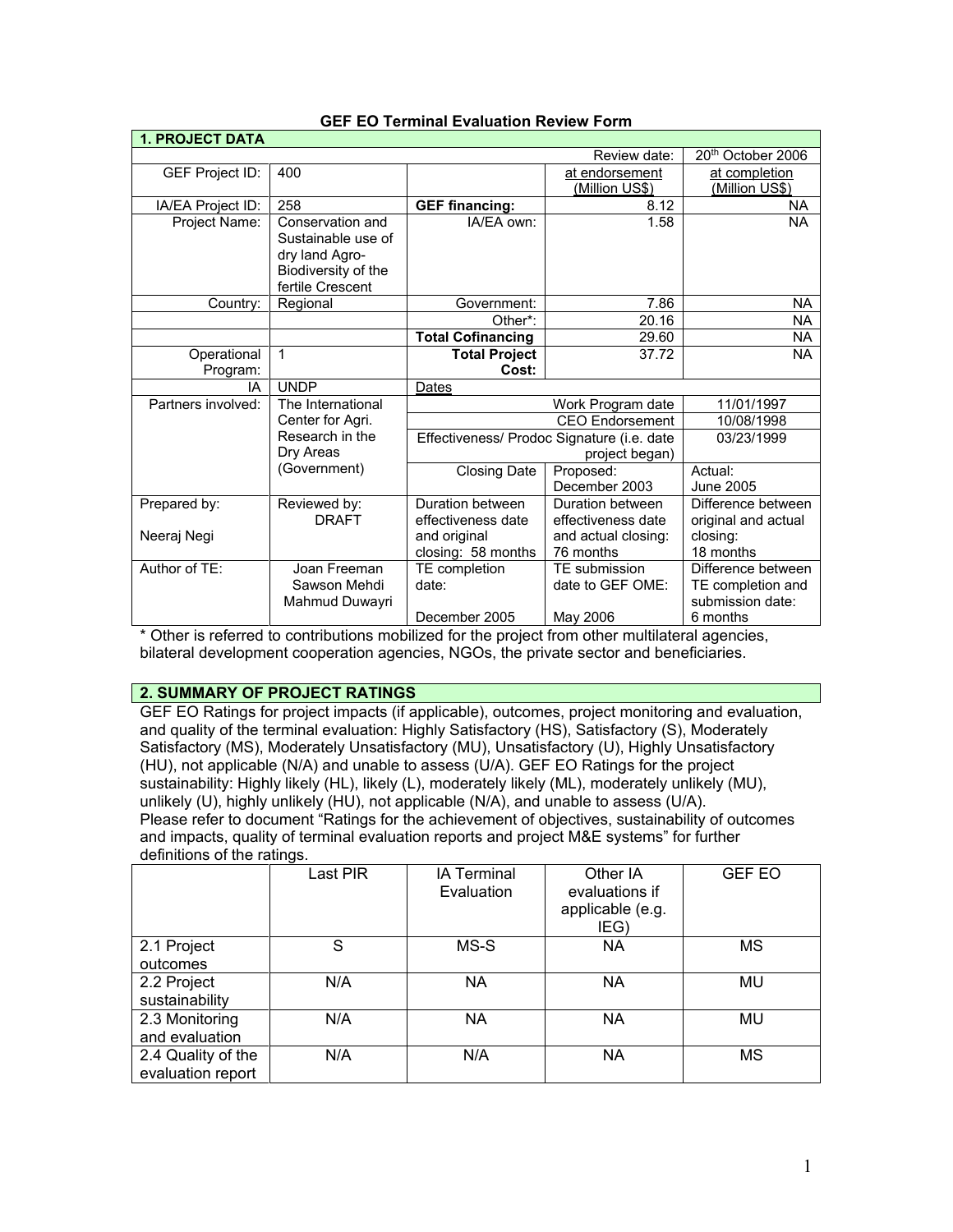Should this terminal evaluation report be considered a good practice? Why?

While the report covers most of the required issues, it is too long: the main body of the report has 63 pages excluding the annexes. Further, the report is difficult to follow.

Is there a follow up issue mentioned in the TE such as corruption, reallocation of GEF funds, etc.?

No such issues have been mentioned in the TE. **3. PROJECT OBJECTIVES, EXPECTED AND ACTUAL OUTCOMES**

**3.1 Project Objectives**

• **What are the Global Environmental Objectives? Any changes during implementation?** 

According to the TE, the project's global environmental objective listed in project appraisal document was *"promotion and sustainable conservation and utilization of agrobiodiversity in the near east through farmer based in-situ conservation of significant endemic wild relatives and land races."* 

The TE informs that although it was modified later in 2001 when project's LFA was developed, the modifications were minor in nature.

The project document (for Work Program) lists following as global environmental objective: *"The continuous availability of agro-biodiversity in the Fertile Crescent that is essential to the sustainable development of agriculture in that region, as well as to global food security and production."* This is significantly different from the one that TE claims was specified in the project documents. It could be the case that the TE has listed the global environmental objectives specified in the project document for CEO Endorsement. Since the project proposal submitted at the point of CEO Endorsement is not available in the PMIS database, it is not possible to verify whether the global environmental objective listed by the TE is actually the one that was specified in the project proposal submitted for CEO Endorsement.

#### • **What are the Development Objectives? Any changes during implementation?**

According to the TE the development objective, as listed in the logframe of the project documents, was to ensure that *"globally significant agrobiodiversity is conserved in situ in Syria/Lebenon/Jordan or the Palestinian Authority."* 

The TE does not inform on whether there have been any changes in this development objectives during the course of project implementation.

The project appraisal document submitted for CEO Endorsement is not accessible. The project document (for Work Program) lists following as project's development objectives:

- *"An information base on the genetic diversity of ten target crops in the Fertile Crescent, and the social, economic, land use and agricultural policies and practices which affect them.*
- *A replicable, transferable, integrated approach for the conservation and sustainable use of agro-biodiversity within agriculturally productive ecosystems, adopted by participating countries/authority and driven by local communities, in selected target areas of representative agro-ecosystems.*
- *National environmental, land use, social and economic policy measures (involving incentives, compensation, and alternative income) to support and ensure the sustainability of the agro-biodiversity conservation activities.*
- *Strengthened national capacity for the conservation and sustainable use of agrobiodiversity (including technical and management capability), through training, regional collaboration, networking and exchange in experience."*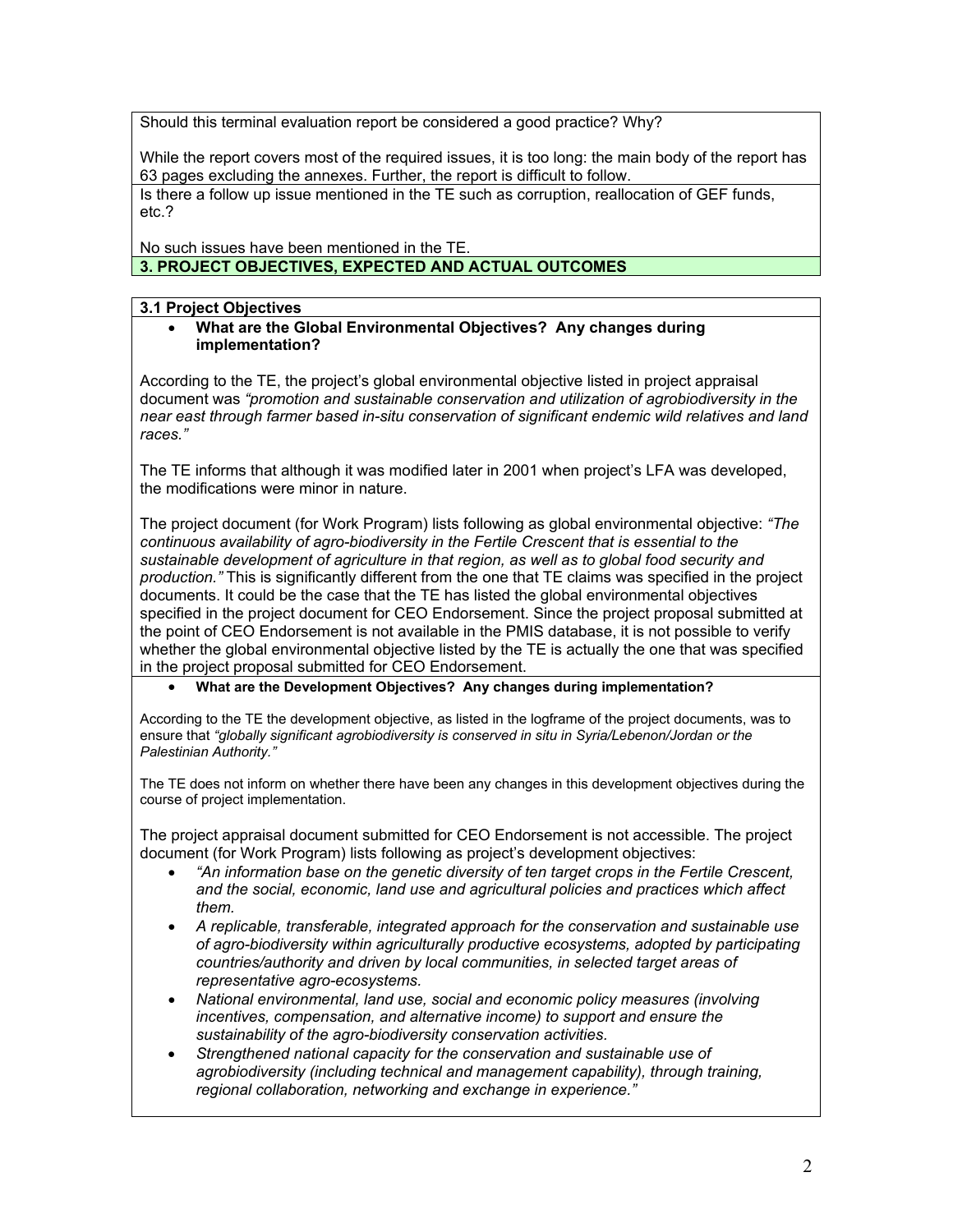Thus, the project's development objectives listed in the project proposal document (for Work Program) are significantly different from the one which the TE claims to have been specified in the project appraisal document. It could be the case that the TE has listed the development objectives specified in the project document for CEO Endorsement. Since the project proposal submitted at the point of CEO Endorsement is not available in the PMIS database, it was not possible to verify whether the project development objective listed by the TE is actually the one that was specified in the project proposal submitted for CEO Endorsement.

## **3.2 Outcomes and Impacts**

### • **What were the major project outcomes and impacts described in the TE?**

According to the TE, almost all of the project objectives and outputs as defined in the approved LFA have been achieved or over achieved. However, the TE also informs that most of the desired results described in the LFA were merely outputs. Therefore, the TE evaluators looked for outcomes that had not been described in the project proposal documents or the LFA but were relevant and could be attributed to the project. Based on this assessment the TE evaluators found that the project was successful in:

- Raising awareness at national and regional level and in involving a variety of stakeholders in agrobiodiversity conservation.
- Building individual and institutional capacities among students and professionals to understand and in some cases to solve agrobiodiversity problems.
- Creating knowledge through numerous studies, reports and databases that have been produced as part of the project.
- Fostering commitment among the senior decision makers of host countries to continue policy work required to enact agrobiodiversity policies and legislation. For example, International Center for Agriculture Research in the Dry Areas (ICRDA) has integrated agrobiodiversity into one of its six program areas and is considering publication of regional project reports.

The TE report informs that since the project was geared to facilitate learning, the research and demonstration work undertaken has not produced adequate solutions for wild races and overgrazing, even though these should have been at the core of the project.

# **4. GEF OFFICE OF M&E ASSESSMENT**

**4.1 Outcomes** 

**A** Relevance **Rational Rational A** Rating: MS

• **In retrospect, were the project's outcomes consistent with the focal areas/operational program strategies? Explain**

According to the TE report, no expected results were originally specified for the project. The LFA that was developed in 2001 did not specify outcomes and results either; it focused on products and activities instead.

The TE report informs that the evaluators when reviewing project's performance looked specifically for what could be considered as "outcomes." TE report explains that such observed outcomes pertain to the capacity building and awareness at national and regional level. In opinion of the reviewer, even though these outcomes had not been clearly specified (expected) these are consistent with the focal area/operational program strategies.

The TE report also informs that the research and demonstration work of the project was not focused on finding solutions to problems related wild races and overgrazing, even though this should have been the primary focus. This suggests some level of disconnect in terms of the activities taken up and the intentions of the project.

#### **B Effectiveness Rating:** MS

• **Are the project outcomes as described in the TE commensurable with the expected outcomes (as described in the project document) and the problems the project was intended to address (i.e. original or modified project objectives)?**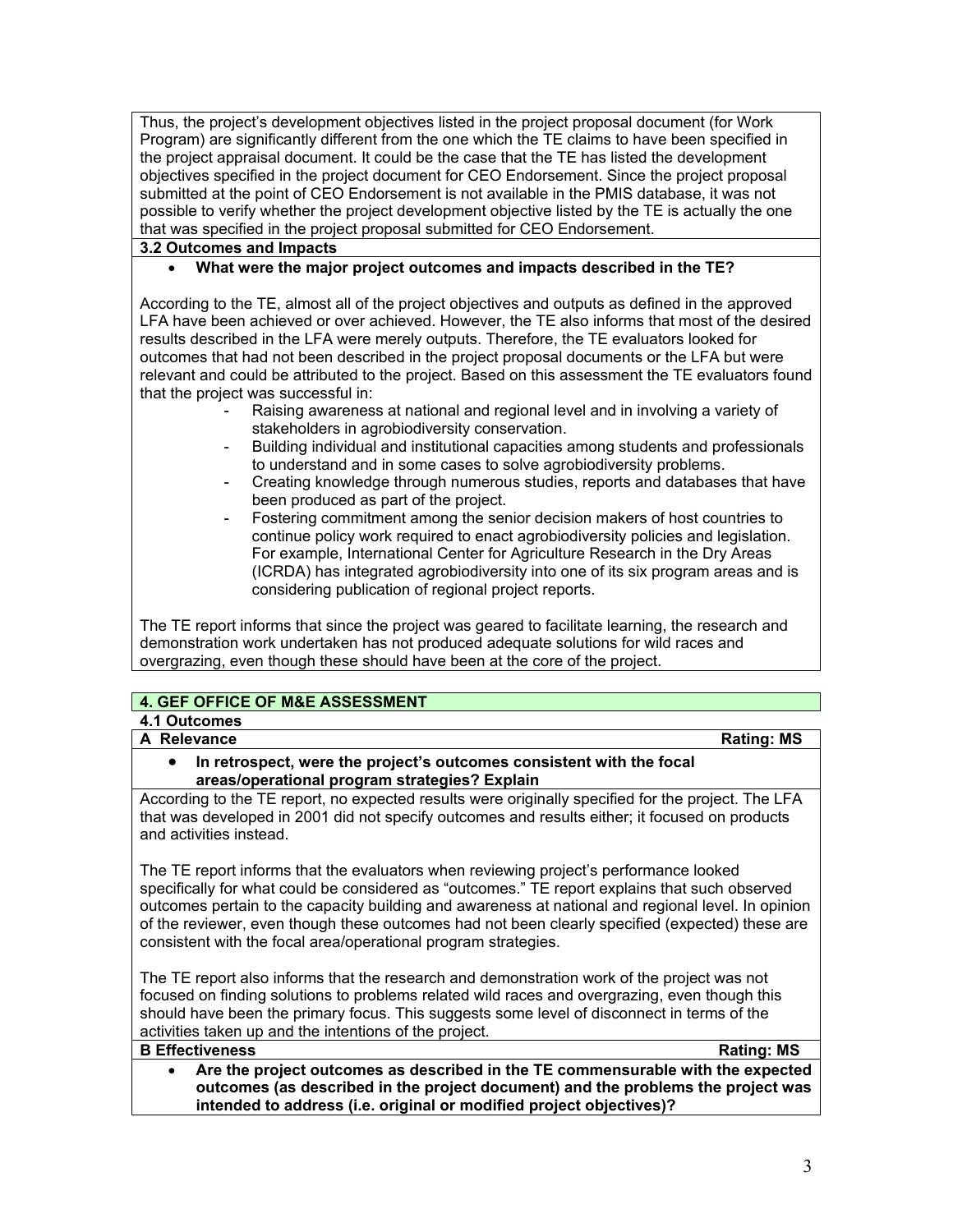The TE informs that in the original project document, as well as the LFA prepared later on, the expected project outcomes were not clearly specified. Nonetheless, the TE describes, the project was effective in realizing some outcomes that were consistent with the focal area and operational program strategy. However, the outcomes that could be expected from many activities that were taken up towards the end of the project have not yet fully manifested.

**C Efficiency (cost-effectiveness) Rating: NA**

• **Include an assessment of outcomes and impacts in relation to inputs, costs, and implementation times based on the following questions: Was the project cost – effective? How does the cost-time Vs. outcomes compare to other similar projects? Was the project implementation delayed due to any bureaucratic, administrative or political problems and did that affect cost-effectiveness?** 

This issue has not been covered in the project document. There were some delays in implementation of the project. But this information by itself is not enough to conclude whether the project was cost effective.

#### **Impacts**

#### • **Has the project achieved impacts or is it likely that outcomes will lead to the expected impacts?**

According to the TE so far the project has not led to noticeable changes in terms of program impact that could be directly observed in the host countries. However, the TE clarifies, that some local changes in the target areas have been observed through use of tracking tools. The TE does not discuss the extent to which the outcomes will lead to the intended project impacts.

**4.2 Likelihood of sustainability.** Using the following sustainability criteria, include an assessment of **risks** to sustainability of project outcomes and impacts based on the information presented in the TE.

| Some of the issues flagged in the TE indicate moderate risk to the financial sustainability of the project. The<br>issues that have been listed are:<br>Financial commitment from the national governments to integrate and strengthen agro-biodiversity<br>within agriculture ministries is yet to be secured.<br>Funding is still not in place to make the make the technical solutions, developed by the project for |
|-------------------------------------------------------------------------------------------------------------------------------------------------------------------------------------------------------------------------------------------------------------------------------------------------------------------------------------------------------------------------------------------------------------------------|
|                                                                                                                                                                                                                                                                                                                                                                                                                         |
|                                                                                                                                                                                                                                                                                                                                                                                                                         |
|                                                                                                                                                                                                                                                                                                                                                                                                                         |
| rangeland management and conservation of wild races, work.                                                                                                                                                                                                                                                                                                                                                              |
| While some alternative approaches will work and spread on their own, others will fail if additional<br>resources are not mobilized.                                                                                                                                                                                                                                                                                     |
| Due to lack of funds some host countries are unlikely to retain project staff posing threat to                                                                                                                                                                                                                                                                                                                          |
| sustainability of the project outcomes.                                                                                                                                                                                                                                                                                                                                                                                 |
| Based on this, it could be inferred that there is moderate risk to financial sustainability of the project.                                                                                                                                                                                                                                                                                                             |
| <b>Rating: ML</b><br>в<br>Socio political                                                                                                                                                                                                                                                                                                                                                                               |
| The TE suggests that there will be a favorable environment and senior level interest in "implementing policy                                                                                                                                                                                                                                                                                                            |
| and legislation changes in Jordan, Palestine and possibly Syria." On a six point scale the TE rates the                                                                                                                                                                                                                                                                                                                 |
| likelihood of changes favorable to mainstreaming agrobiodiversity in agriculture being made to policies and                                                                                                                                                                                                                                                                                                             |
| legislation to be 4.5. However, elsewhere, TE informs that the necessary financial commitment from the                                                                                                                                                                                                                                                                                                                  |
| national governments to make this possible is yet to be secured.                                                                                                                                                                                                                                                                                                                                                        |
| <b>Rating: L</b><br>C.<br>Institutional framework and governance                                                                                                                                                                                                                                                                                                                                                        |
| The TE informs that the project has developed both individual and institutional capacities of the personnel                                                                                                                                                                                                                                                                                                             |
| and institutions that will be developing and implementing agrobiodiversity policy interventions. The                                                                                                                                                                                                                                                                                                                    |
| established or proposed agrobiodiversity units are to be staffed by the personnel trained under the project. It                                                                                                                                                                                                                                                                                                         |
| further informs that as a result of this project many informal agrobiodiversity networks and collaborative                                                                                                                                                                                                                                                                                                              |
| arrangements have been formed within countries between research institutes, ministry of agriculture, NGOs                                                                                                                                                                                                                                                                                                               |
| and universities, and that many of these networks will continue to function. These development seem to                                                                                                                                                                                                                                                                                                                  |
| suggest a low risk to institutional and governance sustainability.                                                                                                                                                                                                                                                                                                                                                      |
| <b>Rating: UA</b><br>D<br>Environmental                                                                                                                                                                                                                                                                                                                                                                                 |
| This issue has not been addressed by the TE                                                                                                                                                                                                                                                                                                                                                                             |

Provide only ratings for the sustainability of outcomes based on the information in the TE: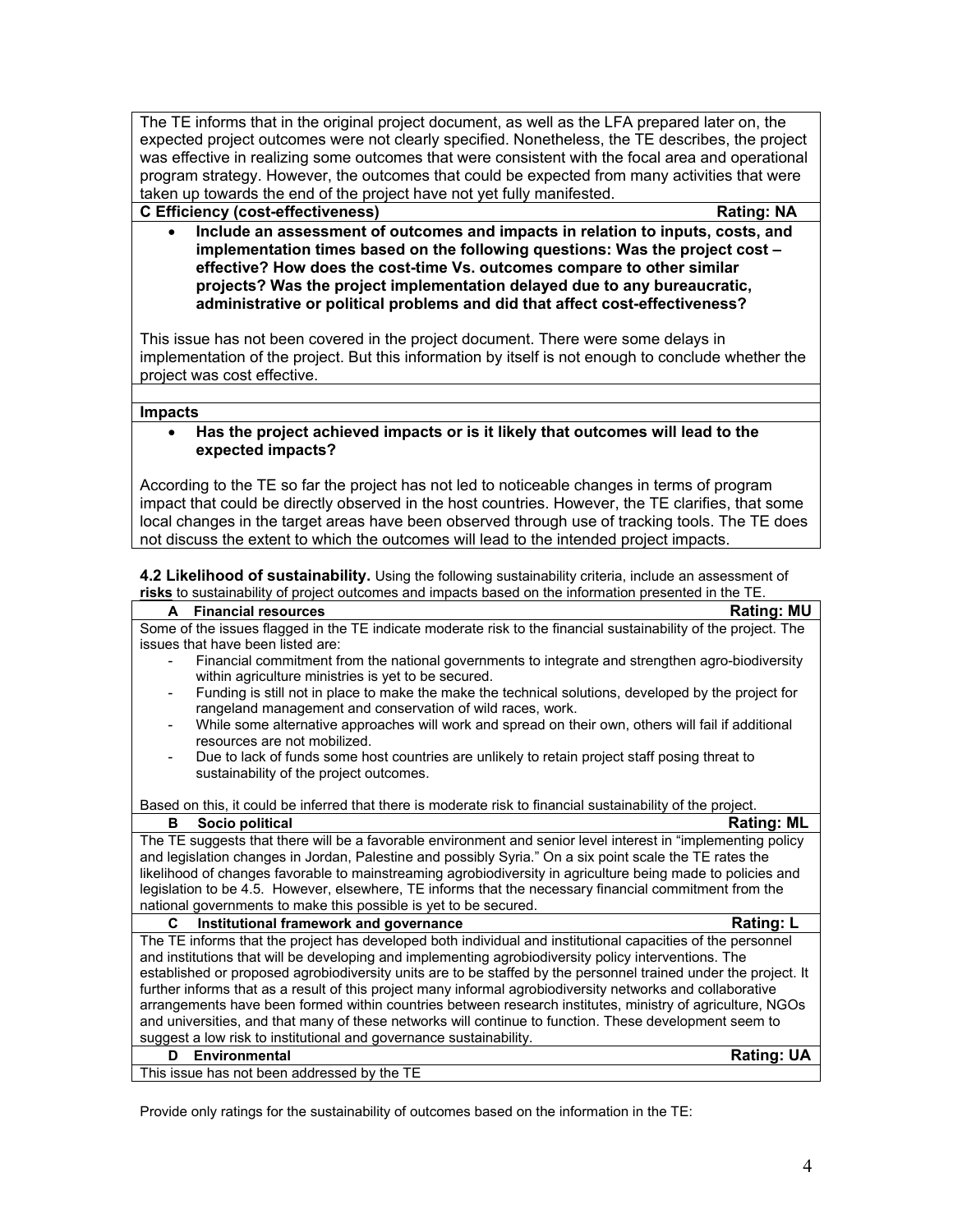| А | <b>Financial resources</b>                       | Rating: U         |
|---|--------------------------------------------------|-------------------|
| в | Socio political                                  | <b>Rating: ML</b> |
| C | Institutional framework and governance Rating: L |                   |
| D | <b>Environmental</b>                             | <b>Rating: UA</b> |

#### **4.3 Catalytic role**

#### **1. Production of a public good**

According to the TE the project has created new knowledge through studies, reports and databases have been produced as part of the project.

#### **2. Demonstration**

The TE informs that budget for national components were reallocated in 2003 to include local incentives for demonstration activities. These allocations, TE informs, allowed demonstration activities to be taken up.

# **3. Replication**

# **4. Scaling up**

**4.4 Assessment of the project's monitoring and evaluation system based on the information in the TE** 

**A. In retrospection, was the M&E plan at entry practicable and sufficient? (Sufficient and practical indicators were identified, timely baseline, targets were created, effective use of data collection, analysis systems including studies and reports, and practical organization and logistics in terms of what, who, when for the M&E activities)** Rating: U

According to TE, at the point of project entry (CEO Endorsement) the project documents did not include a log frame that would summarize project design. TE informs that LFA was developed later on after project implementation had already begun. Even so, the LFA did not specify the expected project results or outcomes with clarity.

**B. Did the project M&E system operate throughout the project? How was M&E information used during the project? Did it allow for tracking of progress towards projects objectives? Did the project provide proper training for parties responsible for M&E activities to ensure data will continue to be collected and used after project closure?** Rating: MU

Based on the information provided by the TE it could be said that the M&E system did operate during the project: in the initial stages it was ad hoc in nature but acquired a more concrete shape during the later stages of the project. According to TE, thematic meetings and project manager consultation meetings were introduced in the early stages of project implementation and were found to be effective. The TE informs that the information on project progress was analyzed using the tracking tool relevant to the biodiversity focal area. According to the TE, the indicators specified in logframe focused only on outputs and activities. Consequently, the expected outcomes of the project were not appropriately measured.

**C. Was M&E sufficiently budgeted and was it properly funded during implementation? Rating: MU**

The TE suggests that original allocation for mid term and terminal evaluation was unrealistically low and the allocations were subsequently increased during project implementation.

# **Can the project M&E system be considered a good practice?**

No. Based on the information provided in the TE it could be inferred the M&E system was poorly planned and was implemented in an ad hoc manner for a significant period of time. The TE suggests that the mid term and terminal evaluation were also inadequately funded.

#### **4.5 Lessons**

Project lessons as described in the TE

**What lessons mentioned in the TE that can be considered a good practice or approaches to avoid and could have application for other GEF projects?**

According to TE following lessons could be taken from the project: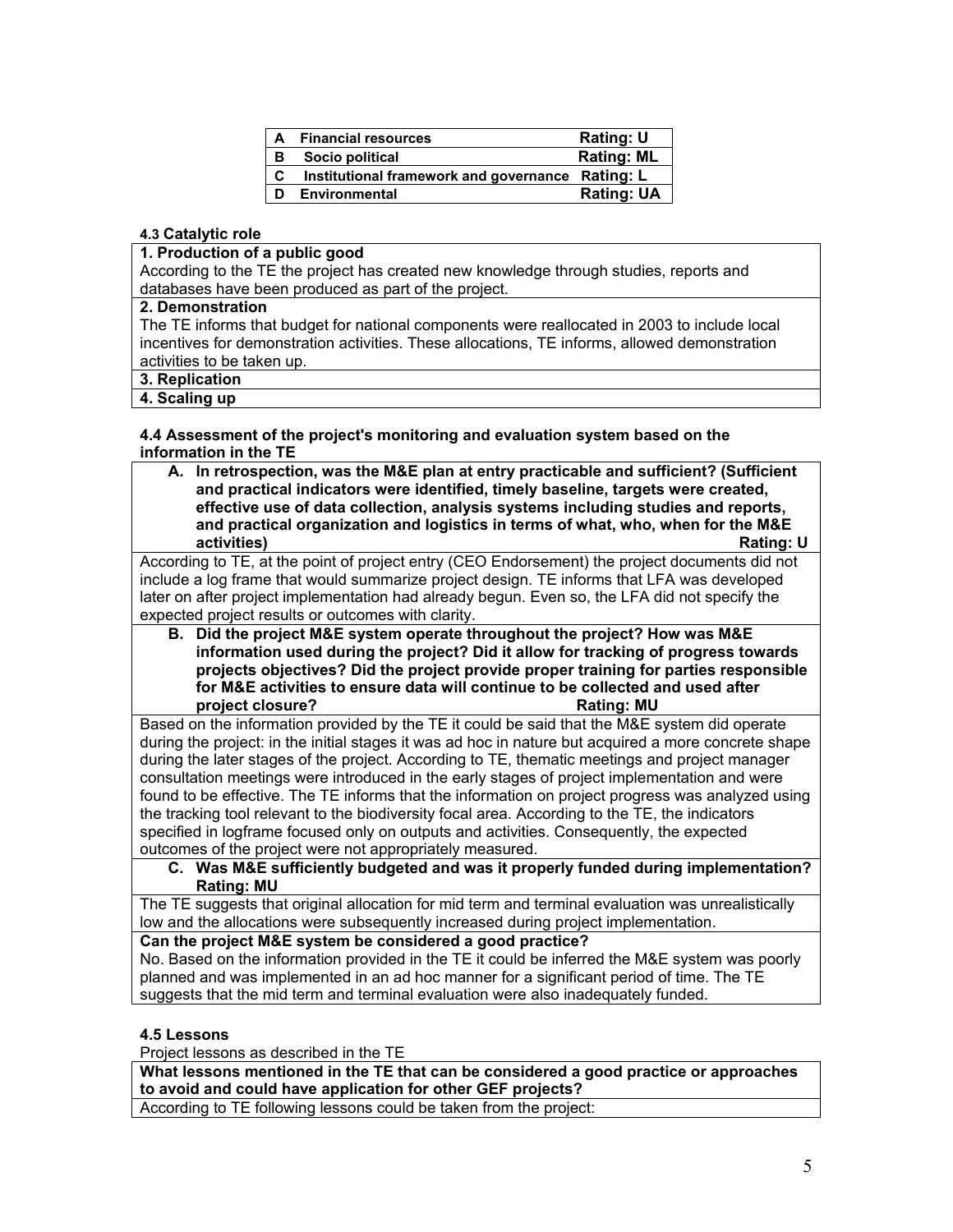- Eliciting involvement of scientists as strategic entry-point such project (aiming at agribiodiversity conservation) could be an effective strategy in this project area because scientists are highly respected, linked to policy and decision making power structure at both local and national levels, and are in a position to galvanize the agriculture management and education committees.
- There is a need to consider broad based stakeholder needs and perspectives. For example this project's concept did not include analysis of stakeholder or beneficiary needs and consequently it lacked adequate emphasis on project sustainability.
- To address causes of land degradation and poor land management, there is a need to link development programs focused on addressing livelihood issues with agrobiodiversity projects.
- From the outset projects should be informed about experiences of similar projects in the project area or in the similar contexts.
- Demonstrations should work at a pace and with tools and skills that are expected of those that are responsible for implementing it.

**4.6 Quality of the evaluation report:** Provide a number rating 1-6 to each criteria based on: Highly Satisfactory = 6, Satisfactory = 5, Moderately Satisfactory = 4, Moderately Unsatisfactory = 3, Unsatisfactory = 2, and Highly Unsatisfactory = 1. Please refer to the "Criteria for the assessment of the quality of terminal evaluation reports" in the document "Ratings for the achievement of objectives, sustainability of outcomes and impacts, quality of terminal evaluation reports and project M&E systems" for further definitions of the ratings.

| 4.6.1 Comments on the summary of project ratings and terminal evaluation findings                 |
|---------------------------------------------------------------------------------------------------|
| In some cases the GEF Evaluation Office may have independent information collected for            |
| example, through a field visit or independent evaluators working for the Office. If additional    |
| relevant independent information has been collected that affect the ratings of this project,      |
| included in this section. This can include information that may affect the assessment and ratings |
| of sustainability, outcomes, project M&E systems, etc.                                            |

No such additional source of information was accessible to the reviewer.

| <b>Ratings</b> |
|----------------|
| S              |
|                |
| <b>MS</b>      |
|                |
|                |
|                |
|                |
|                |
| S              |
|                |
| <b>MS</b>      |
|                |
| H              |
|                |
|                |
| S              |
|                |

| 4.7 Is a technical assessment of the project impacts<br>described in the TE recommended? Please place an "X" in | Yes: X | No: |
|-----------------------------------------------------------------------------------------------------------------|--------|-----|
| the appropriate box and explain below.                                                                          |        |     |
| Explain: It could be an interesting idea to assess the impacts of the project after some time lag.              |        |     |

**4.8 Sources of information for the preparation of the TE review in addition to the TE (if any)**